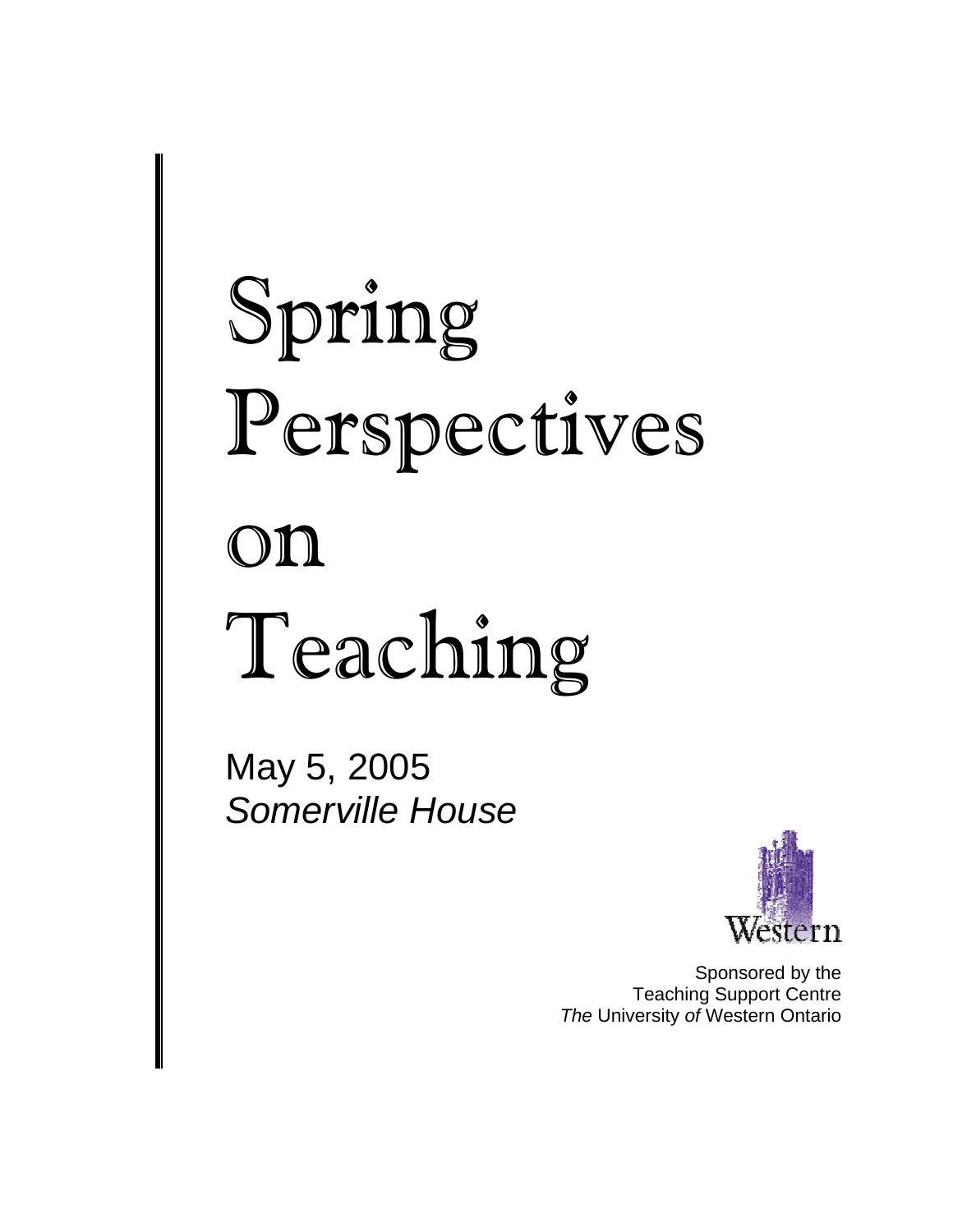# **Spring Perspectives on Teaching Thursday, May 5, 2005**

**Somerville House** 

**9:00 - 9:15 a.m. Welcoming Remarks**

**SH 3345** *Roma Harris, Vice-Provost (Academic Programs and Students*)

**SH 3345**

#### **9:15 - 10:45 a.m. KEYNOTE SESSION**

## **I and Eye and the Reflective Professor**

*Allan Gedalof, Department of Film Studies* 



While I've learned a lot about teaching from listening to and watching my colleagues here at UWO and elsewhere, most of what I've learned by those means is about how the job of professoring can be done rather than how I can do the job best for my students in my discipline. In this talk, I will be considering how my own practices in the classroom and in consultations with students outside the classroom have evolved through reflecting on who I am when I'm teaching, and through close observation of my classes and their reactions to what I'm doing. With apologies to the late great Bob Marley, I think of myself as a member of the "Who that cap fit, let them wear it" school of pedagogy. By discussing how reflection has led me to my own set of practices, I hope to help diverse members of faculty in diverse disciplines find the caps that best fit them.

*Allan Gedalof is a faculty member in the Department of Film Studies. Since 1972, he has taught English Literature, Film, and Popular Culture. He is the recipient of* 

*numerous teaching awards including Western's Edward G. Pleva Teaching Award, OCUFA Teaching Award, and 3M Teaching Fellowship. He has expertise in teaching large classes, and has authored the Society for Teaching and Learning in Higher Education (STLHE) Green Guide "Teaching Large Classes." More recently, his "Teaching Poetry: Interactive Exercises for Large and Small Classes" was published by W.W. Norton.* 

#### **10:45 – 11:00 a.m. Refreshment Break**

**SH 3345** 

**11:00 – 12:00 p.m. PLENARY SESSION**

#### **Excellence in Teaching at UWO: Panel session with 2004-05 teaching award winners**

Four of Western's outstanding professors were recently awarded the University's top honor for excellence in teaching. The following recipients of this year's teaching excellence awards will share their insights on effective teaching at Western.

> **The Edward G. Pleva Award for Excellence in Teaching**  *Patrick Whippey, Physics and Astronomy*

**The Angela Armitt Award for Excellence in Teaching by Part-Time Faculty** *Kay Calvin, Chemistry* 

**The Marilyn Robinson Award for Excellence in Teaching**  *Cameron Tsujita, Earth Sciences*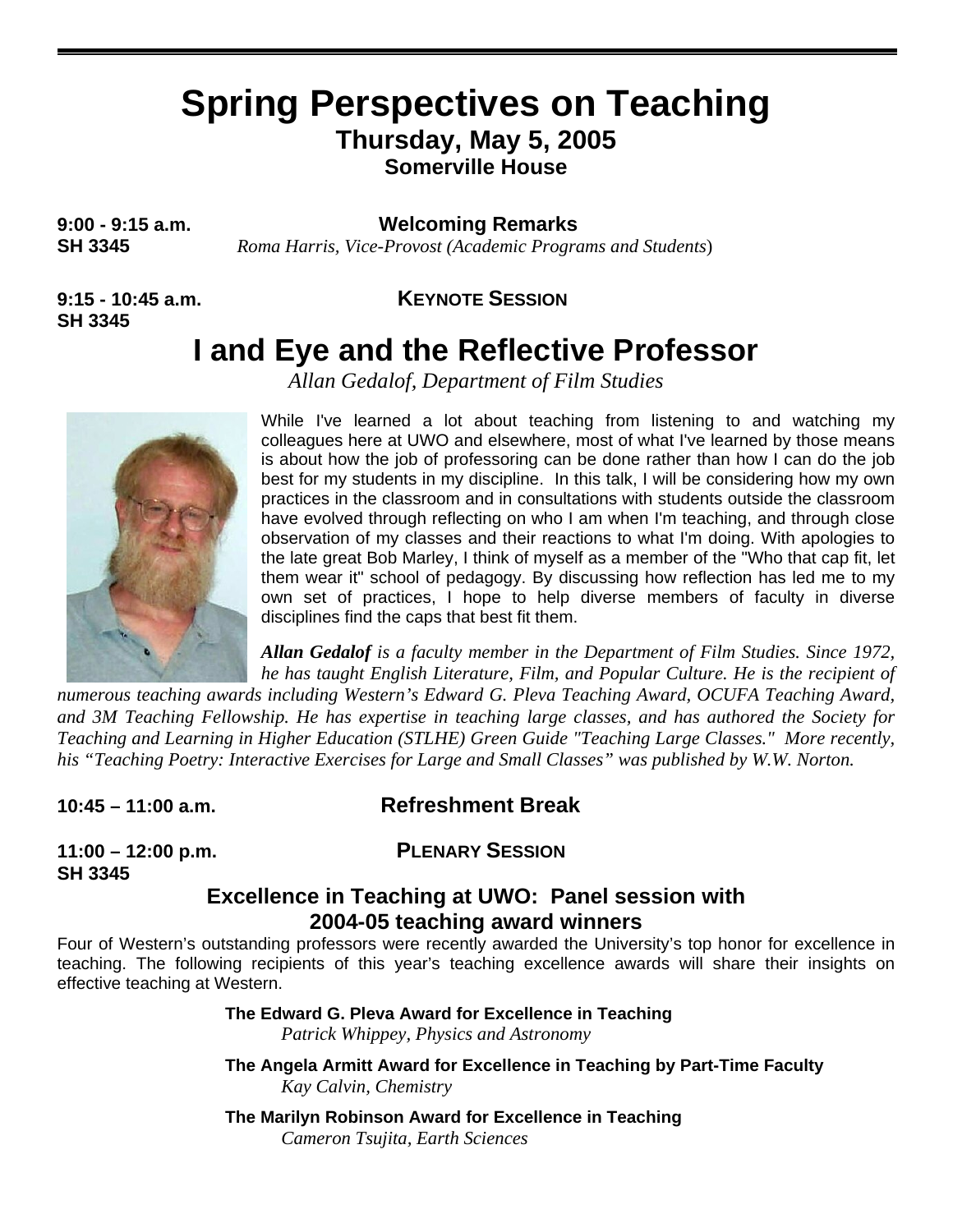#### **Spring Perspectives on Teaching Thursday, May 5, 2005 Somerville House**

**1:30 – 2:30 p.m. CONCURRENT SESSIONS — CHOOSE SESSION 1 OR 2**

**Session 1 — SH 3315** 

#### **Incorporating Principles of Universal Instructional Design into Teaching: Experiences and lessons learned**

#### *Lisa Klinger, Occupational Therapy*

This session will review the principles underlying Universal Instructional Design (UID) and describe the experience of incorporating those principles into a course for 48 graduate students in occupational therapy. Barriers and facilitators to incorporating UID will be identified and discussed.

**Session 2 — SH 3317** 

#### **Academics and Careers: Helping students with the transition**

*Jack Russel, SDC Career Services Iwona Ciesielka, Science Internship Program Margaret Jane Kidnie, English Marv Simner, Psychology*

Issues and ideas will be explored in assisting students transfer knowledge and skills learned as part of their academics to life, work, and further studies after university.

#### **2:30 – 2:45 p.m. Refreshment Break**

#### **2:45 – 3:45 p.m. CONCURRENT SESSIONS — CHOOSE SESSION 3 OR 4**

**Session 3 — SH 3315** 

**Session 4 — SH 3317** 

#### **Teaching in the Intercultural Classroom**

#### *Nanda Dimitrov, Teaching Support Centre*

Students bring vastly different assumptions about communication, reasoning and conflict to our classroom. The session examines the ways in which cultural differences in communication styles affect classroom interaction and may become a potential source of conflict through a 25-minute video case study, *The Intercultural Classroom: A Different Place*. Participants will discuss strategies used to manage cultural differences and develop concrete strategies to enhance students' learning experience in an intercultural environment.

#### **Google Scholar: The newest way to Google**

#### *Walter Zimmerman, Western Libraries*

Come learn about the newest way to Google — Google Scholar — which provides links to academically appropriate items — peer-reviewed journal articles, conference papers, research reports, working papers, books, etc. Western's "Mr. Google" will show you how to search effectively and efficiently, perform citation searches, and lots more.

Registration is free. Please register in advance by phone at **ext. 84622** or online at **www.uwo.ca/tsc** and indicate the session(s) you plan to attend. Refreshments will be available at the registration desk outside Room 3345, Somerville House at 8:45 a.m. and during the morning and afternoon breaks.